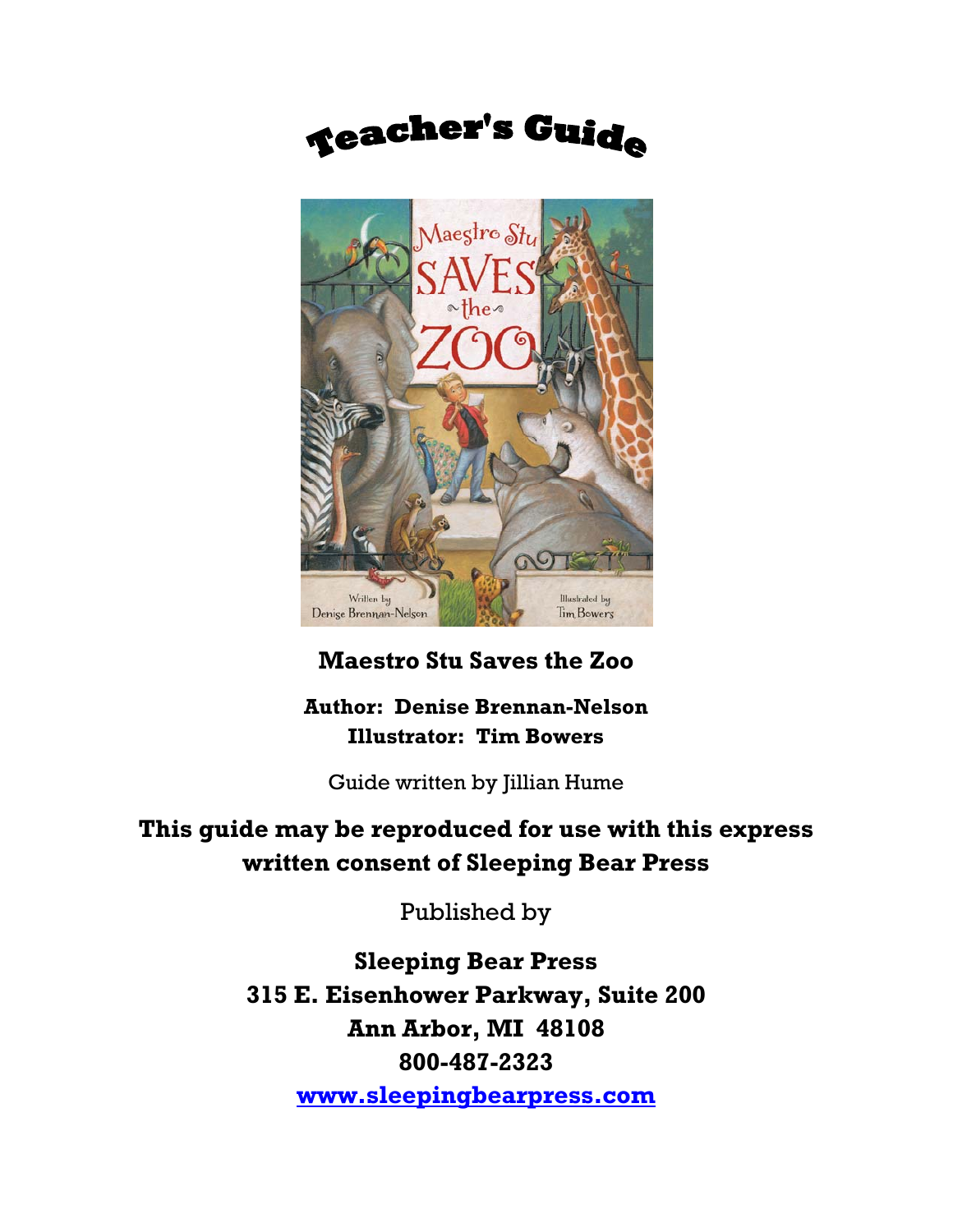

### **Story Board**

While reading *Maestro Stu Saves the Zoo,* fill out the boxes below. When you have completed it, work with a partner and compare your answers.

| Problem | Cause | Solution |
|---------|-------|----------|
|         |       |          |
|         |       |          |

| <b>Characters</b> | Setting |
|-------------------|---------|
|                   |         |
|                   |         |
|                   |         |
|                   |         |

| <b>Text to Text</b> | <b>Text to Self</b> | <b>Text to World</b> |
|---------------------|---------------------|----------------------|
| Connections         | Connections         | Connections          |
|                     |                     |                      |

### Would you recommend this book to a friend? Why or why not?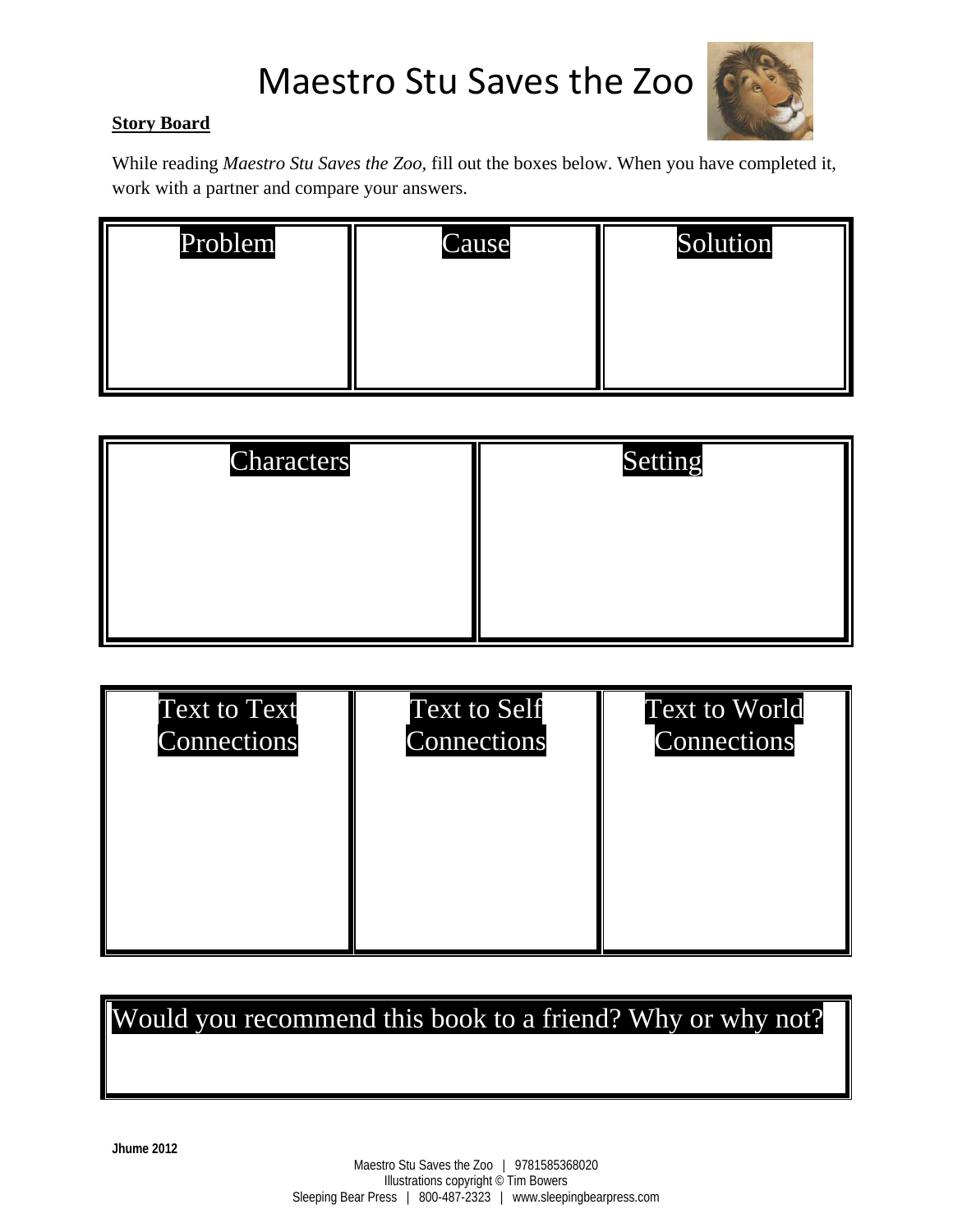#### **Newspaper Article**

As the animals continue to show off their musical talents in the story Maestro Stu Saves the Zoo, they made national news. Below, create your own newspaper. Be sure to include the name of the newspaper, date, article title, and picture!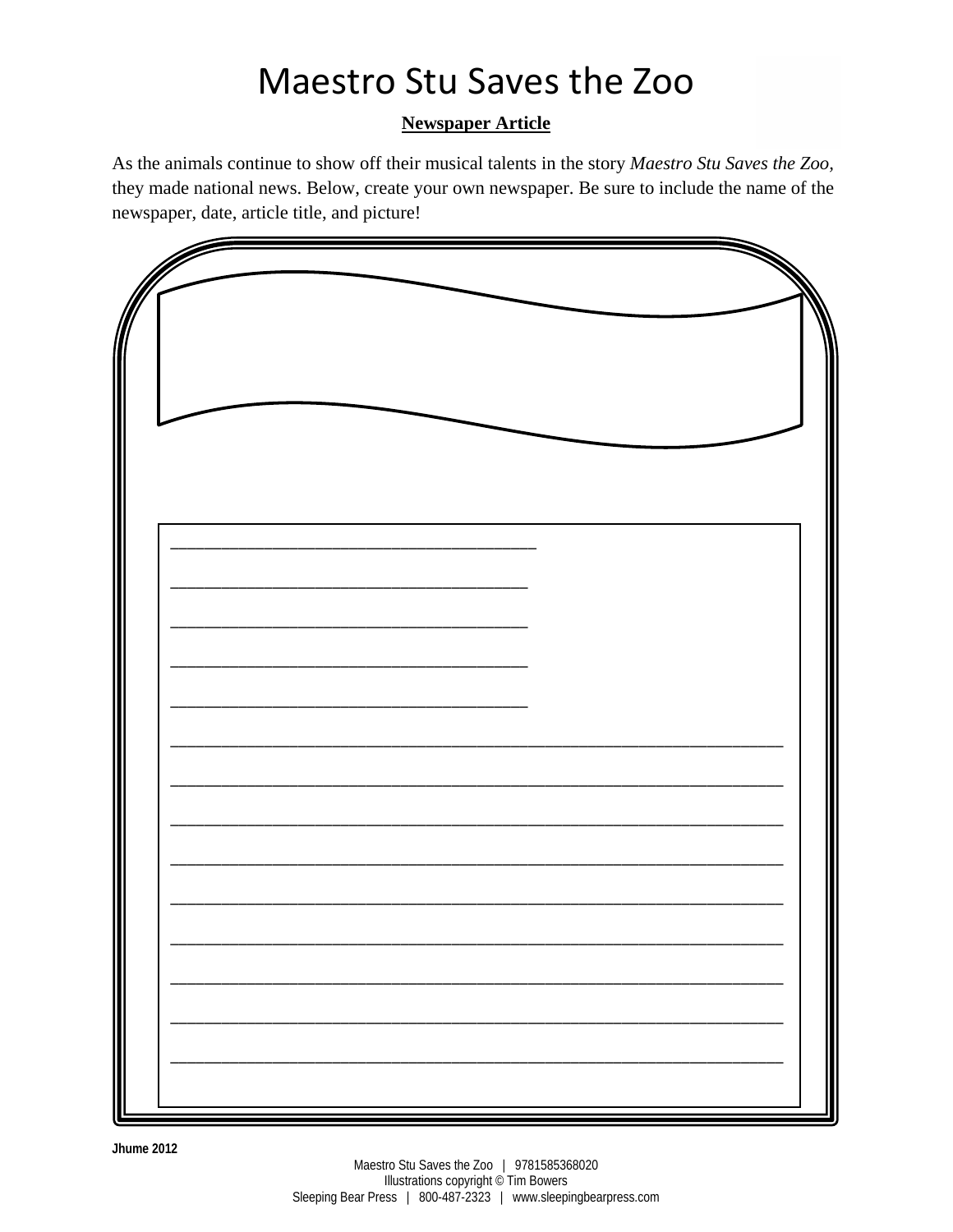

### **Facts About the Book**

Before or after reading *Maestro Stu Saves the Zoo* use the cover of the book to answer questions 1 and 2.

1. The author is the person that writes the words of a book. Who is the author of *Maestro Stu Saves the Zoo*?

2. The illustrator is the person that creates the pictures of a book. Who is the illustrator of *Maestro Stu Saves the Zoo*?

**The copyright page is the page that is usually at the front of a book that includes information about the book publisher, publishing date, and other important information about the book. Use the copyright page to answer the following questions.** 

3. The International Standard Book Number (ISBN) is like a phone number or address for a book. Each book has its own ISBN. It is usually 13 numbers long. What is the ISBN for *Maestro Stu Saves the Zoo*?

4. To whom did Denise Brennan-Nelson dedicate the book?

5. In what year were both the text and illustrations copywritten?



6. In what city and state is Sleeping Bear Press, the publishing company that published *Maestro Stu Saves the Zoo*?

7. On the copyright page, it also lists the Web page for the publishing company. What is the publishing company's Web site?

8. *Maestro Stu Saves the Zoo* was printed and bound (put together) in what country?

9. According to the copyright page, what is the genre of *Maestro Stu Saves the Zoo*?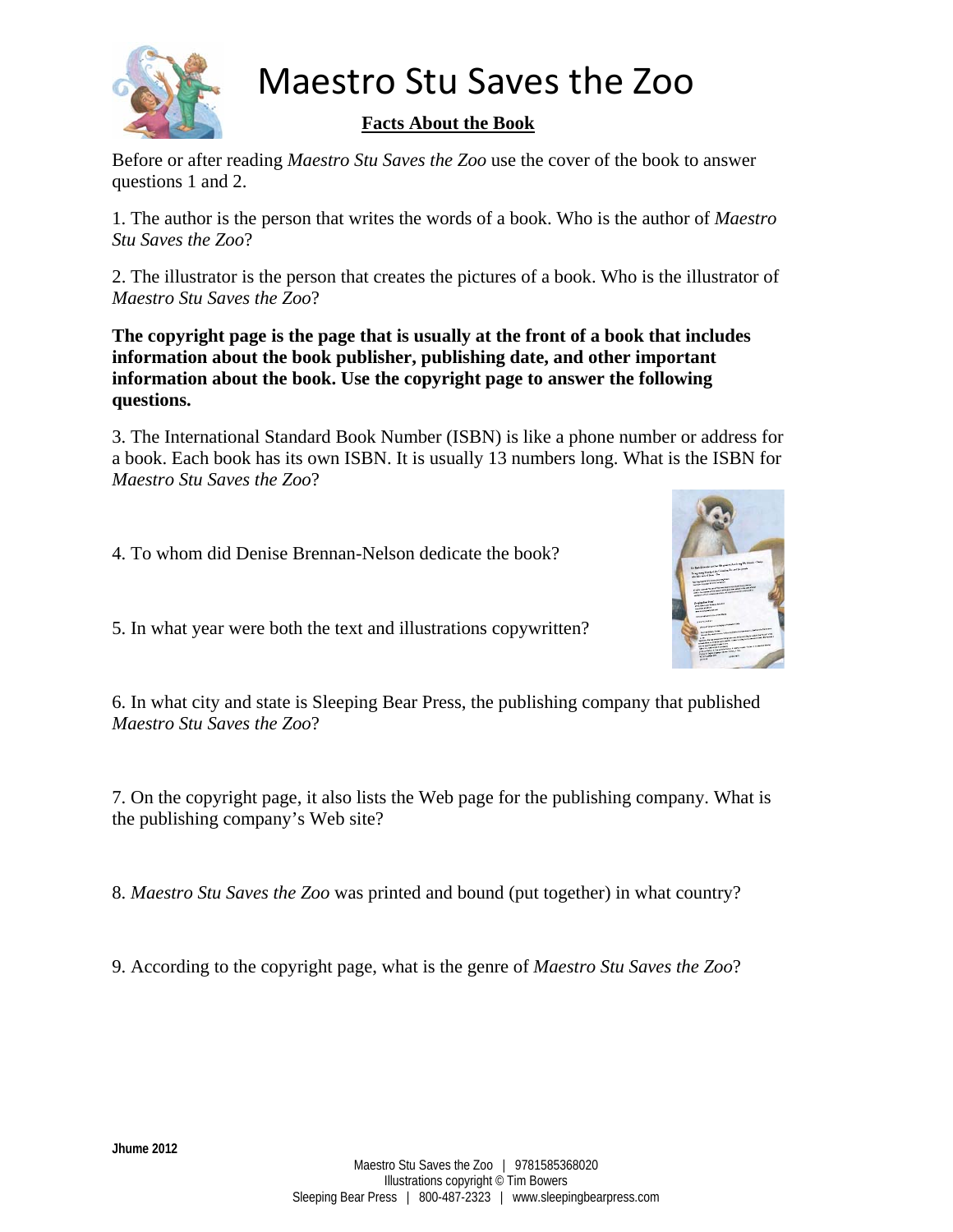### **Area and Perimeter**

Below are bird's-eye view sketches of several animal habitats and cages. Using the formulas below, calculate both the area and perimeter of each cage. Be sure to label the units.

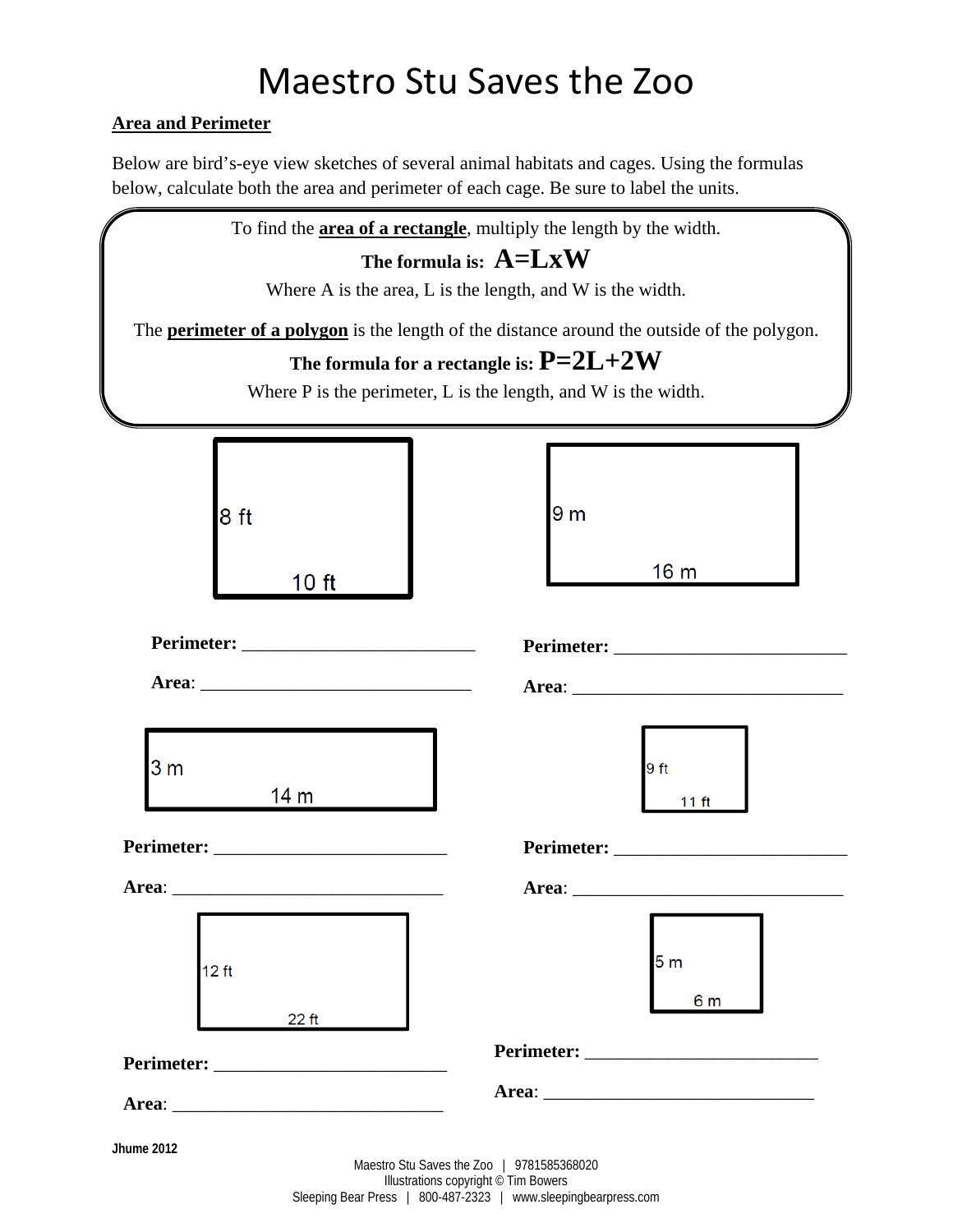

### **Persuasive Writing**



After you have read *Maestro Stu Saves the Zoo*, write a letter to Mr. Cooper to persuade him that buying the zoo to build a mall is not a good idea. Remember this is a professional letter, so be sure to use appropriate language and complete sentences. Your letter should include at least three reasons to not buy the zoo, and appropriate supporting details.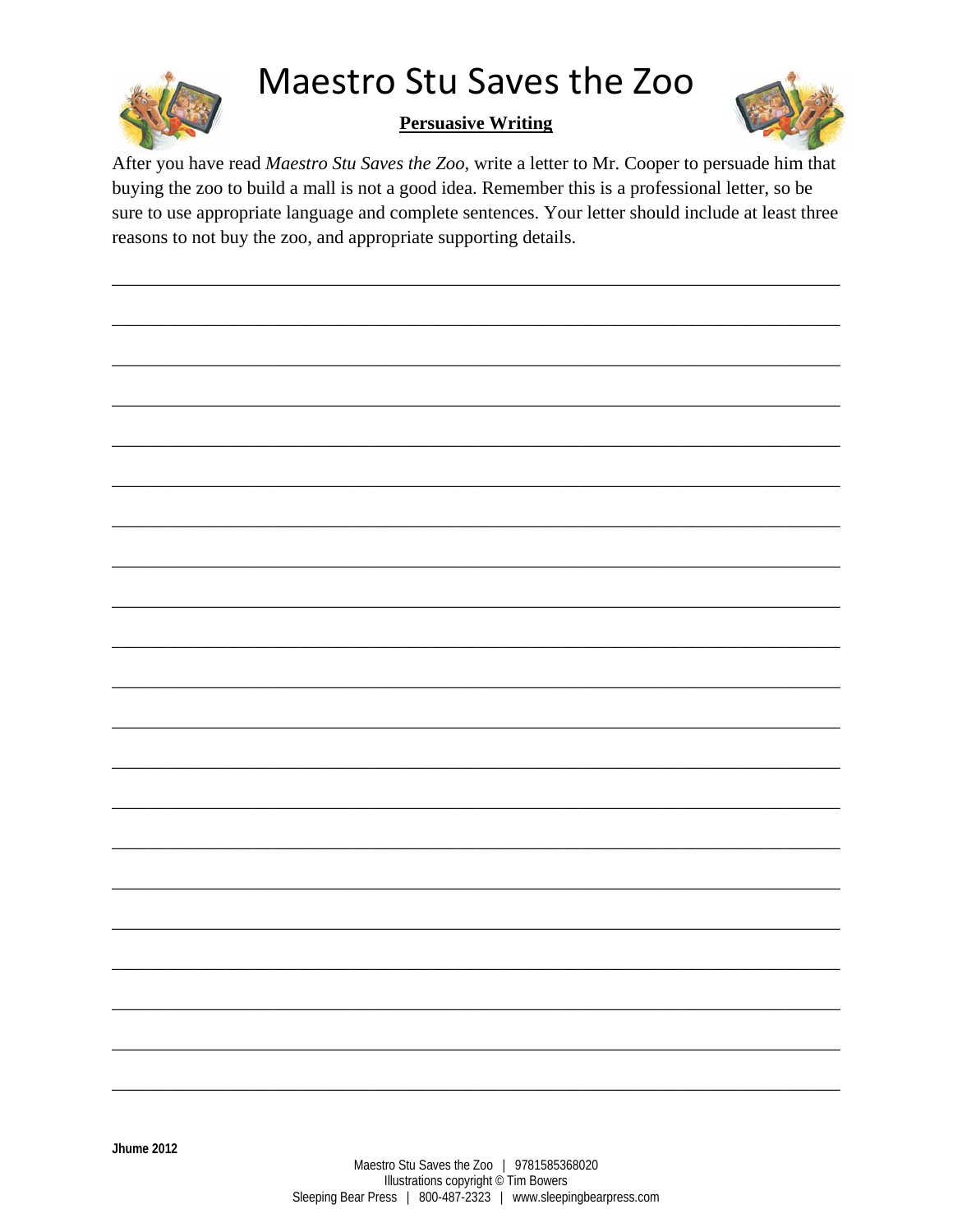**Design a Diorama**



After reading *Maestro Stu Saves the Zoo*, create a three-dimensional diorama. A diorama is a way to display an exciting scene in a small space. Use a shoe box or other small box. Then, gather craft items such as glue, construction paper, scissors, pipe cleaners, glitter, crayons, etc. Pick your favorite scene or picture from the story and bring it to life! Use this sheet as a planning guide. Make a list of all the materials you will use, and draw a sketch of what your diorama will look like. When you have finished brainstorming, create your three-dimensional display.

Materials:

Sketch: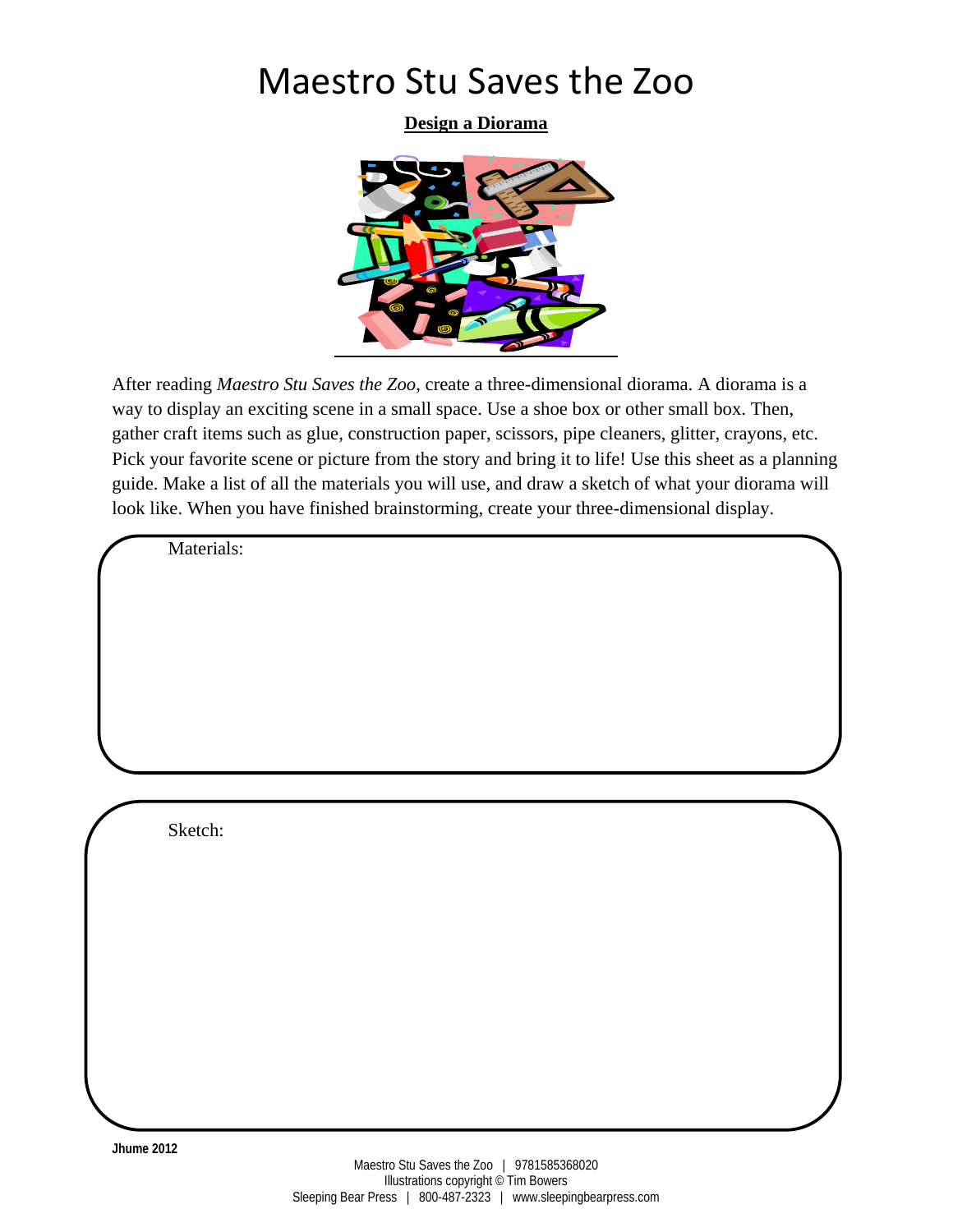#### **Idioms**

The story *Maestro Stu Saves the Zoo* contains many idioms. An idiom is a phrase or expression that has a hidden meaning. For example, if you have "ants in your pants" there really aren't ants crawling in your pants. It has a hidden meaning that you are excited about something and can't sit still. Read the sentences below and determine the meaning of each idiom.

- 1) Thomas was **on pins and needles** while waiting for the doctor to give him his shots.
- 2) We can't go swimming today. It's **raining cats and dogs**.
- 3) That spelling test was a **piece of cake**.
- 4) This dinner looks delicious, let's **chow down**!
- 5) The baby deer are having a **field day** in the cornfield.
- 6) Tomorrow is the first day of school. You better **hit the hay** early tonight.
- 7) Anna was having a hard time understanding fractions, but after asking for help, she could finally **see the light at the end of the tunnel**.
- 8) I saw Jacob at the store yesterday. It's a **small world.**
- 9) If I have to run another mile, I might **run out of steam**.
- 10) **Hold your horses**. We're not ready to go yet.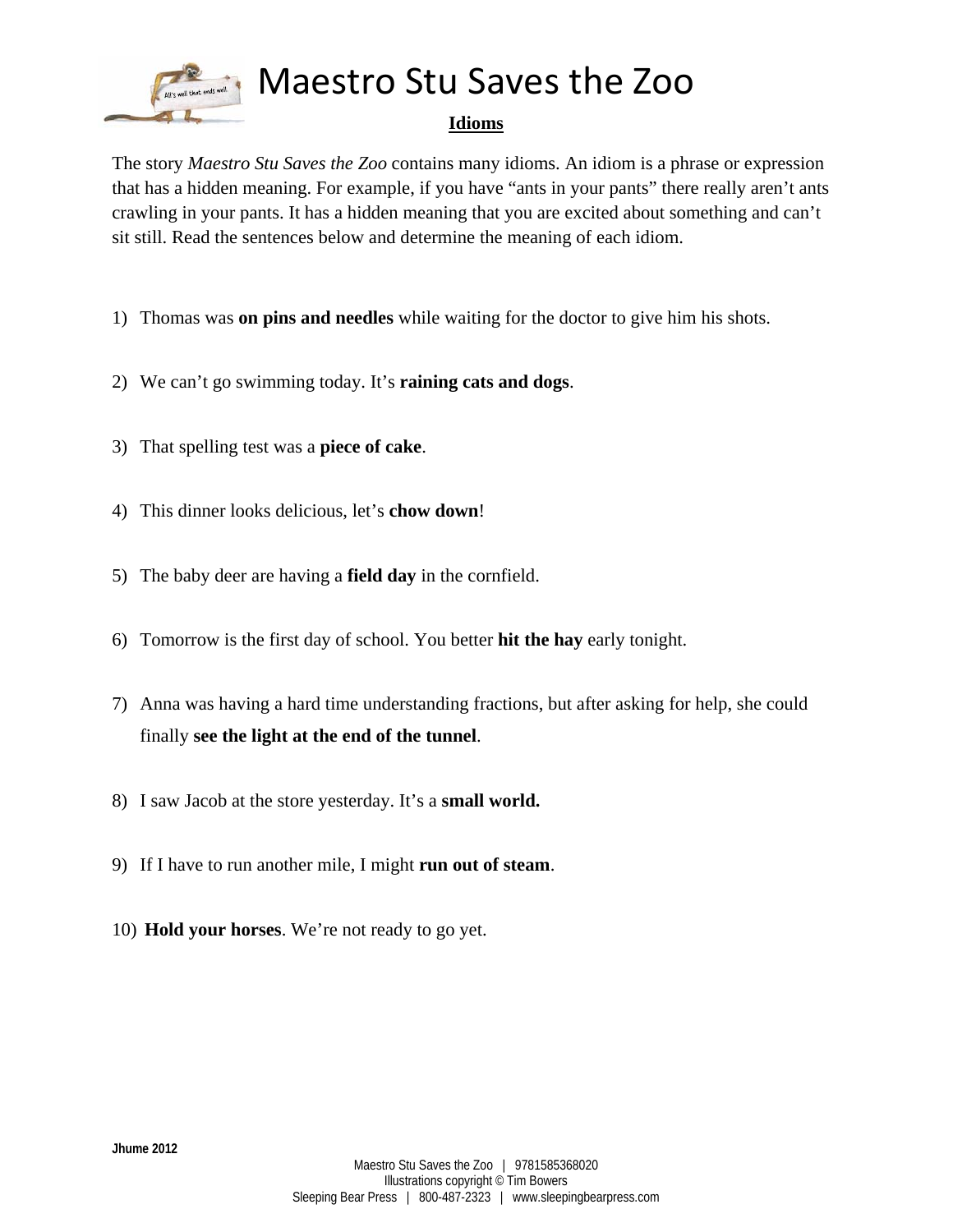

### **Analyze the Table**

The fictitious table below shows the types and numbers of animals in a zoo over five years. Use the table to answer the questions below.

| <b>Number of Animals in the Zoo Each Year</b> |                |                |                |                |                                                                                            |  |
|-----------------------------------------------|----------------|----------------|----------------|----------------|--------------------------------------------------------------------------------------------|--|
| <b>Animal</b>                                 | 2008           | 2009           | 2010           | 2011           | 2012                                                                                       |  |
| <b>Monkey</b>                                 | 12             | 14             | 12             | 16             | 12                                                                                         |  |
| <b>Elephant</b>                               | $\overline{4}$ | $\overline{4}$ | $\overline{4}$ | $\overline{4}$ | 5                                                                                          |  |
| Penguin                                       | 20             | 26             | 22             | 18             | 19                                                                                         |  |
| Lion                                          | 5              | 5              | $\overline{7}$ | 6              | 6                                                                                          |  |
| <b>Tiger</b>                                  | 6              | $\overline{7}$ | 8              | $\overline{7}$ | 8                                                                                          |  |
|                                               |                |                |                |                | 1. What animal had the fewest number in their cage in 2010?                                |  |
|                                               |                |                |                |                |                                                                                            |  |
|                                               |                |                |                |                | 3. Which animal population had the least change from 2008-2012?                            |  |
|                                               |                |                |                |                | 4. How many more penguins were there than monkeys in 2008? ______________________          |  |
|                                               |                |                |                |                | 5. What is the only animal that had fewer in 2012 than 2008?                               |  |
|                                               |                |                |                |                |                                                                                            |  |
|                                               |                |                |                |                | 7. How many monkeys, elephants, penguins, lions, and tigers were there total in 2008?      |  |
|                                               |                |                |                |                |                                                                                            |  |
|                                               |                |                |                |                | 9. If the zoo got 8 more lions in 2012, how many would they have total?                    |  |
|                                               |                |                |                |                | 10. What do you notice about the elephant population? Why might this be? Make a prediction |  |
|                                               |                |                |                |                |                                                                                            |  |

\_\_\_\_\_\_\_\_\_\_\_\_\_\_\_\_\_\_\_\_\_\_\_\_\_\_\_\_\_\_\_\_\_\_\_\_\_\_\_\_\_\_\_\_\_\_\_\_\_\_\_\_\_\_\_\_\_\_\_\_\_\_\_\_\_\_\_\_\_\_\_\_\_\_\_\_\_

\_\_\_\_\_\_\_\_\_\_\_\_\_\_\_\_\_\_\_\_\_\_\_\_\_\_\_\_\_\_\_\_\_\_\_\_\_\_\_\_\_\_\_\_\_\_\_\_\_\_\_\_\_\_\_\_\_\_\_\_\_\_\_\_\_\_\_\_\_\_\_\_\_\_\_\_\_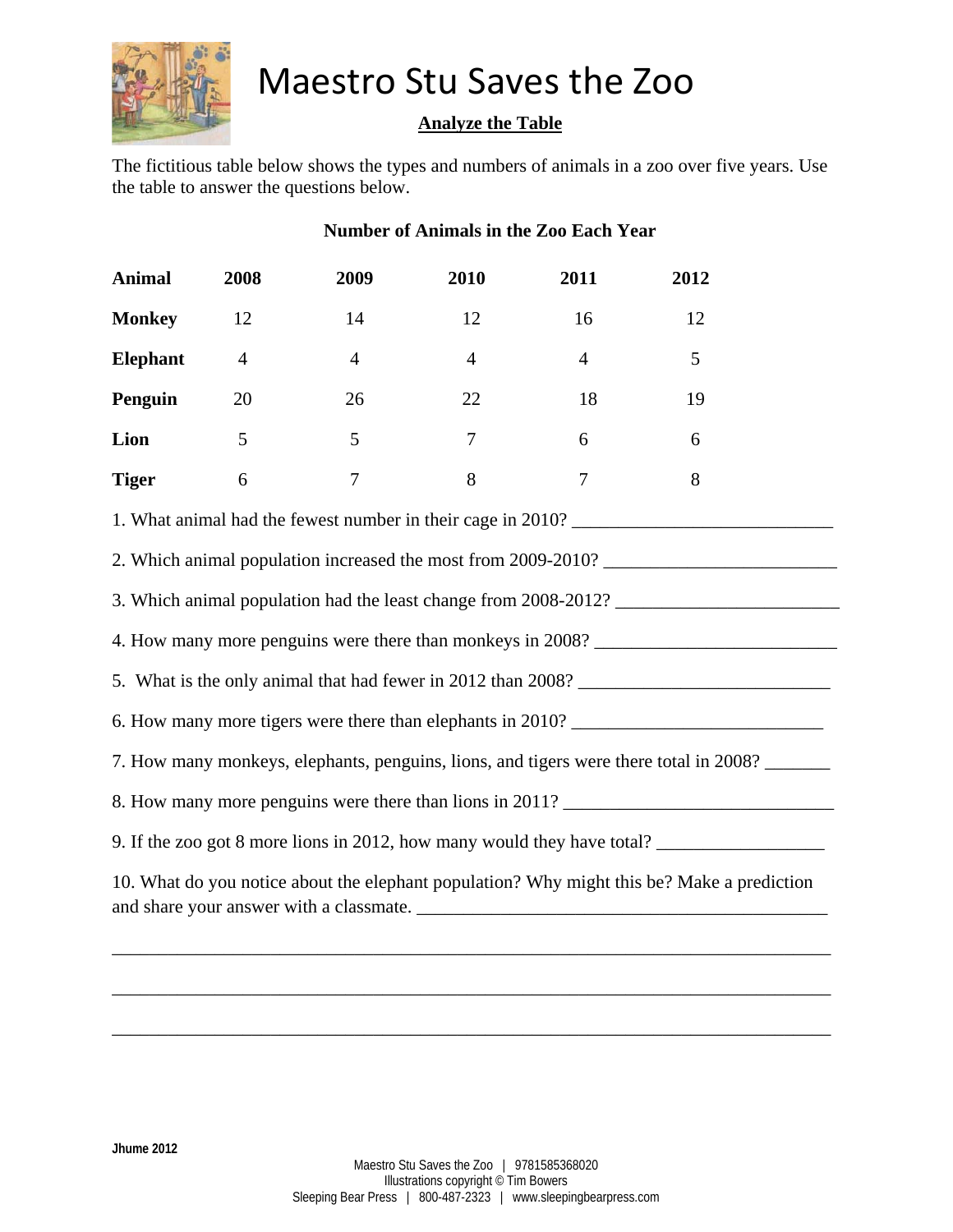



Read *Maestro Stu Saves the Zoo* and then practice spelling pattern and word families by using the letters below. You may only use each letter once in each new word you create. Start by making small words, and work your way up to making bigger words. Use all of the words you have created to figure out the mystery word.

### **i c t e r u s y**

| <u>ice</u> |               |  |
|------------|---------------|--|
|            |               |  |
|            |               |  |
|            |               |  |
|            |               |  |
|            |               |  |
|            |               |  |
|            |               |  |
|            |               |  |
|            |               |  |
|            |               |  |
|            |               |  |
|            |               |  |
|            |               |  |
|            |               |  |
|            |               |  |
|            |               |  |
|            |               |  |
|            |               |  |
|            |               |  |
|            |               |  |
|            |               |  |
|            |               |  |
|            |               |  |
|            |               |  |
|            |               |  |
|            |               |  |
|            | Mystery word: |  |
|            |               |  |
|            |               |  |
|            |               |  |
|            |               |  |
|            |               |  |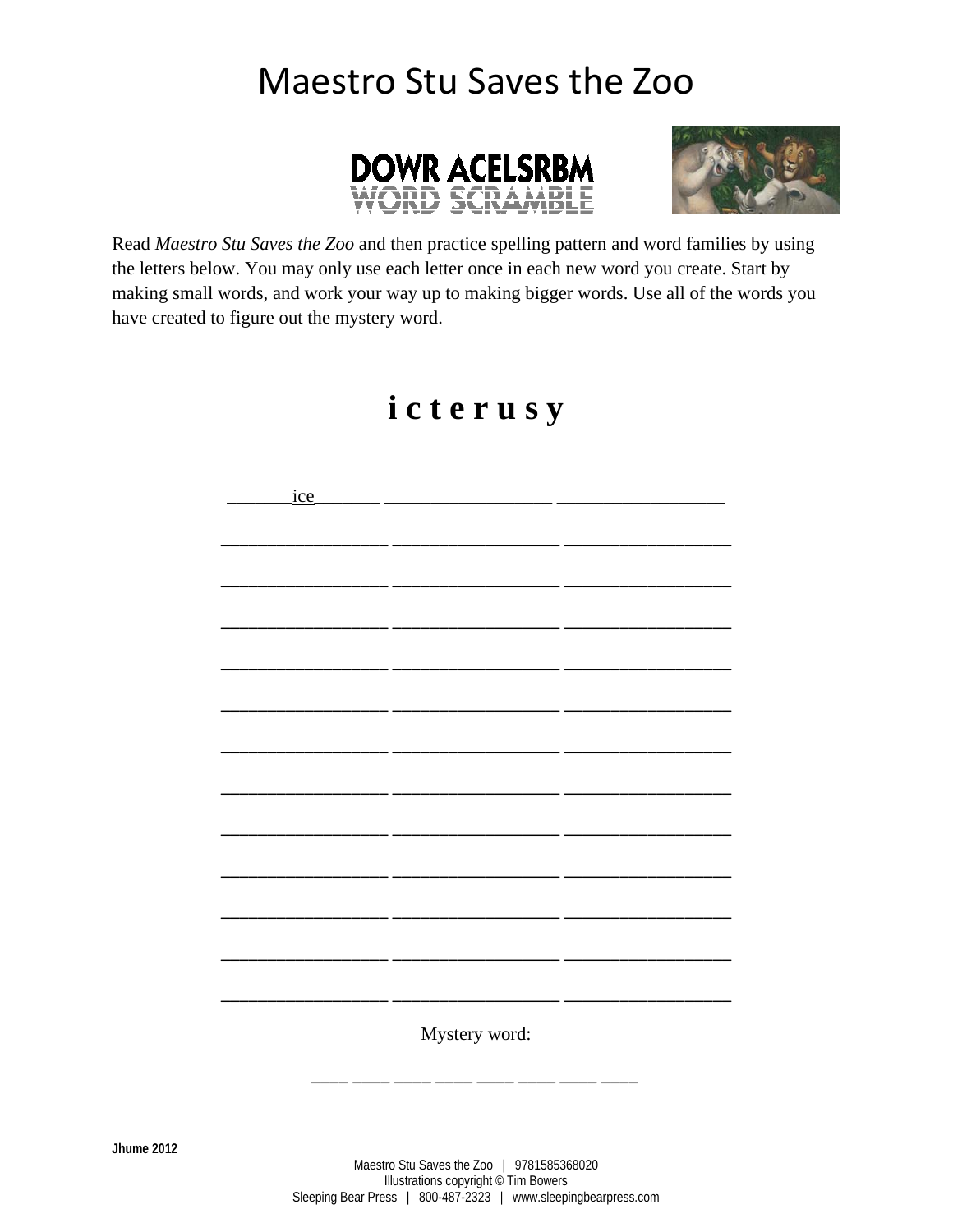### **Zoo Shopping**

After reading *Maestro Stu Saves the Zoo*, use the price list of items at the gift shop to answer the questions. When you have finished answering the questions, write two questions of your own.

| <b>Item</b>           | <b>Cost</b> |
|-----------------------|-------------|
| <b>Stuffed Animal</b> | \$4.59      |
| Key Chain             | \$2.99      |
| T-Shirt               | \$12.79     |
| Pencil                | \$0.89      |
| Postcard              | \$0.59      |

1. How much would you spend if you bought:

A. a keychain and postcard \_\_\_\_\_\_\_\_\_\_\_\_\_\_\_\_\_\_\_\_\_\_\_\_\_\_\_\_\_

B. a stuffed animal and a pencil \_\_\_\_\_\_\_\_\_\_\_\_\_\_\_\_\_\_\_\_\_\_\_\_\_\_

C. a postcard, t-shirt, and pencil \_\_\_\_\_\_\_\_\_\_\_\_\_\_\_\_\_\_\_\_\_\_\_\_\_\_

D. a stuffed animal and a t-shirt

- 2. How much would it cost if you bought all of the items?
- 3. Could you buy the three most expensive items if you had \$20?
- 4. If you bought a t-shirt and gave the cashier \$20, how much change would you get back?